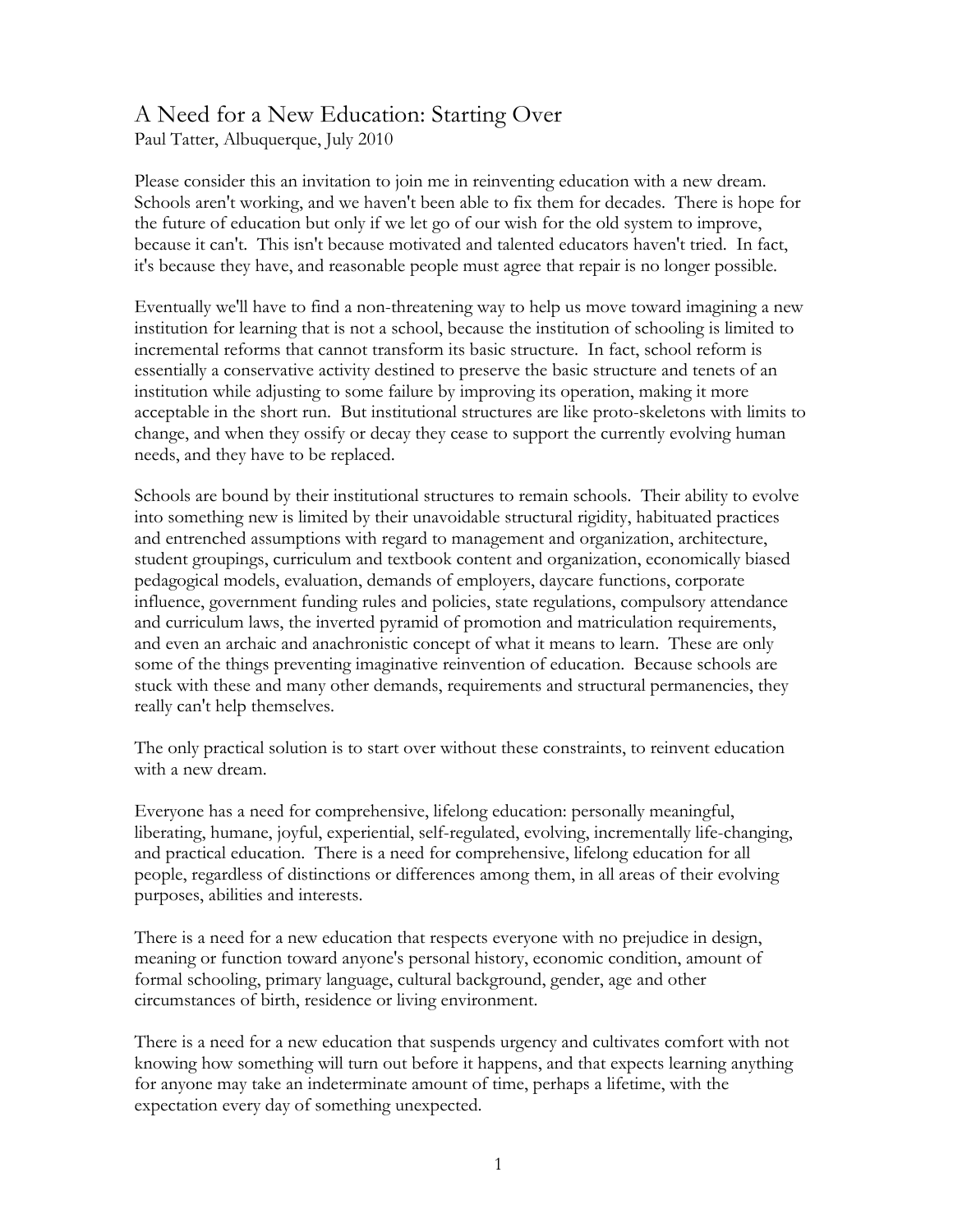There is a need for a new education that acts, and organizes itself, according to the precept that knowledge evolves and is continually evolving, and that the source of knowledge is active corporeal experience through which people learn by making and doing in thoughtful and creative action.

There is a need for a new education that adapts every day to nuances in personal development and to shifting or evolving interests, and that accepts that the outcomes of learning for anyone cannot be determined ahead of time.

There is a need for a new education that embraces freedom to err and to adjust without emotional, physical or psychological punishment, and that secures freedom to learn with a guaranteed choice of privacy in learning.

There is a need for a new education that accepts and accommodates different learners as ordinary variations in human diversity, rather than classifying many of them as learning disabled or as gifted. Many American children are diagnosed as learning disabled. This is mostly evidence that schooling is incompatible with many children, and that these are disabilities of schools rather than of learners.

There is a need for a new education that trusts learners to be responsible for, and to desire, their own learning, and to develop their own thinking about what they experience.

There is a need for a new education that encourages free and timely association of learners of all ages with each other, free access to materials and tools, and freedom of movement, without confinement to rooms that, unlike a home or workshop, have minimal tools and materials and no evidence of previous learning or activity, no "archeology" or embodied history of use.

There is a need for a new education that provides a variety of spaces that are transformed and retransformed by use, and spaces to develop, make and store materials, exhibits and equipment for use as imagined and when needed.

There is a need for a new education that creates as much interest and effort in the education of parents and grandparents as it does in children and grandchildren.

There is a need for a new education that as a matter of scrupulously applied policy does not damage learners, children and adults, through fear, humiliation, guilt or foreboding.

There is a need for a new education that advocates basic, on-site research in learning by its local education practitioners for the immediate purposes of being themselves more effective learners and more helpful educators with all the other learners they represent, encourage and support.

There is a need for a new education that is infused throughout its entirety with physically embodied, experiential pedagogy and that is fundamentally transactive, with the expectation that learning will change the learners and the educators, and will change the objects involved in their learning, and will change their environments, through give and take transactions among all things involved.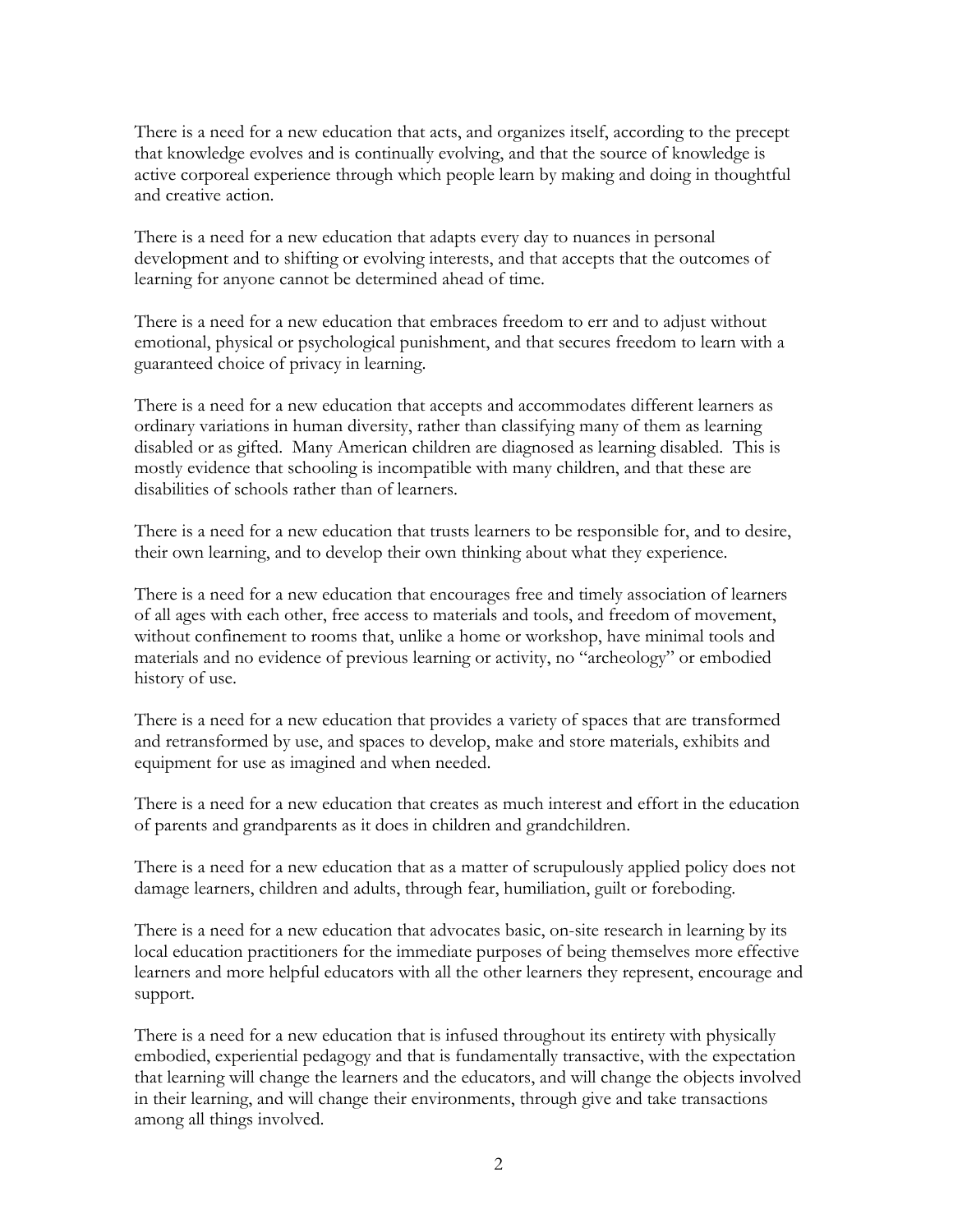There is a need for a new education that does not discriminate against fifty percent of the people as above or below average, and that does not segregate people by habituated assumptions like ages, grades and classes, or categories like rank and disability and standards or standardized tests, but rather associates them according to their shared purposes and passions.

There is a need for a new education that provides the challenge of taking intellectual risk with the comfort of knowing you won't be punished for it, or tested, evaluated, judged, ranked, separated, sorted, classified, and placed.

There is a need for a new education that invites planned or spontaneous, face-to-face collaboration of educators from the same or different places of learning in their efforts to create meaningful education, consistent with a pedagogy of experience and empowerment for learners guiding their own learning through personally empowered experience over extended periods of time.

There is a need for a new education that can provide the possibilities for the development of the full range of a person's capacities, talents, skills, and interests, even those yet unanticipated, undeveloped or unknown.

There is a need for a new education that can free education and learning from their nearly complete identification with schooling, and associate them instead with personal growth, collaboration, understanding, worldly facility, passion, and a good life.

There is a need for a new education that practices kindness, empathy and tolerance in all its activity, acknowledging that emotion and sociality are essential to consciousness, rational thought, judgment and intelligence, and that mind, body, emotion and reason all are facets of one and the same thing—their simultaneous engagement in being a person is necessary for any learning. Mind is the social aspect of the body, and emotion is the personal aspect of reason.

There is a need for a new education that values and utilizes conflict and disagreement as sources for understanding and the development of new perspectives, and supports multiple modes and forms of communication, and provides reasons for communicating and for making ideas clear.

There is a need for a new education that can make places of refuge, where we first do no harm; where people can be entirely absorbed in the present without the threat of embarrassment, anxiety, insecurity or shame.

There is a need for a new education that is derived from principles of learning rather than from principles of teaching, or economics, politics, law, religion, tradition or other social habits.

There is a need for a new education that is grounded in educational and humanly liberating values such as personal growth, respect, trust, hope, participation, patience, reason, empathy, joyfulness, inspiration, equity, peace, collaboration, community, caring, independence, interdependence and tolerance.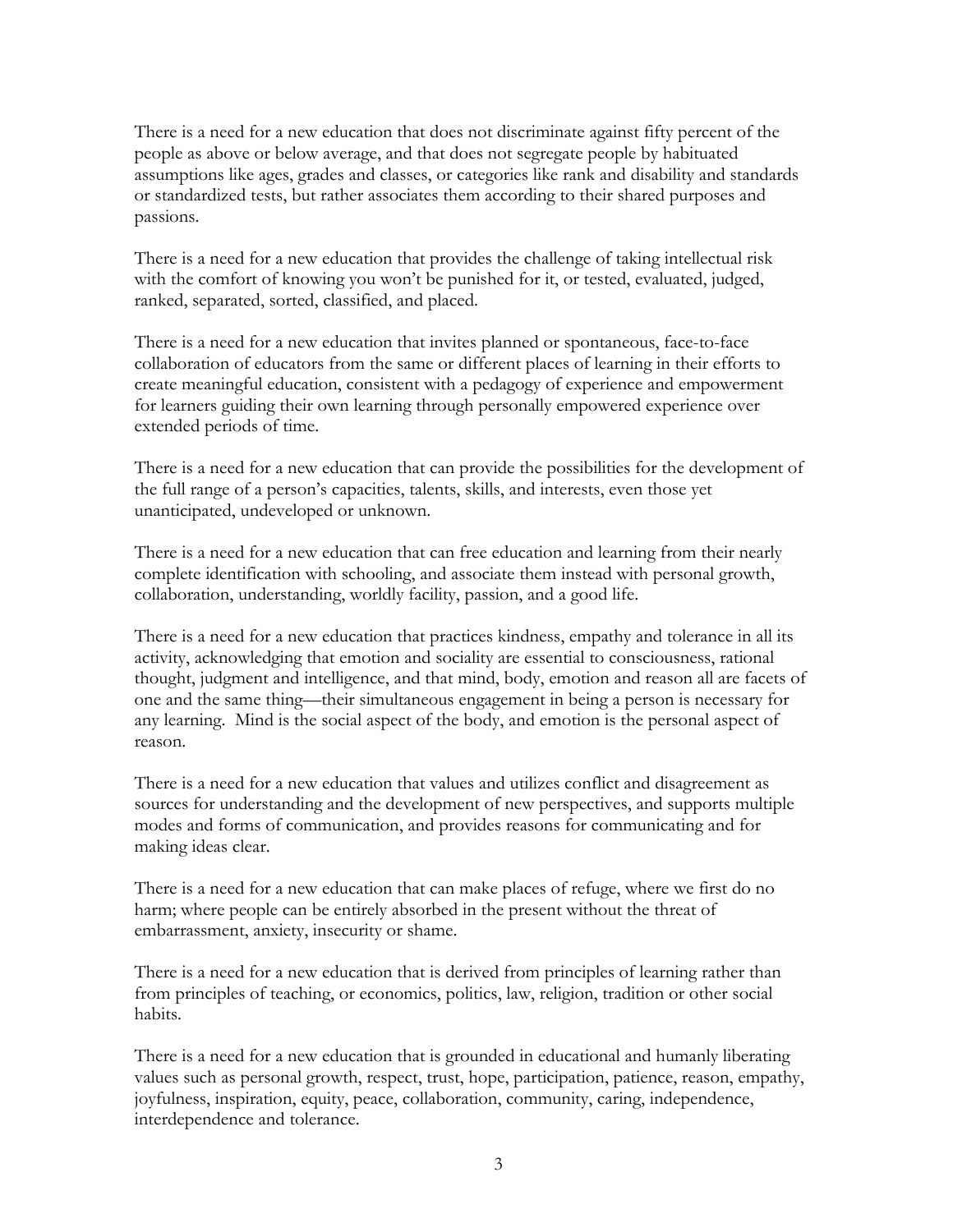There is a need for a new education that values people for who and what they are right now, rather than what they ought to be, ought to think, ought to know.

## Starting Over

There is a need for a new educational institution that provides a new education for everyone. It is something entirely new that we have not yet fully imagined. No human institution is eternal. Every one of them has a time after which its freshness, its creative contribution to improving life and the well-being of its members, and its effectiveness in engaging and organizing the activities of the people, has expired. School as a social institution has long passed its use-by date. It no longer is able to provide the good it was created to serve. We have reached a point in the life of school as an institution when reform is insufficient, impractical, and ineffective. It has been this way for half a century. The evidence for this is indisputable. It is time to begin anew. We all—children, parents, grandparents and our whole social world—will be far better to engage and commit our considerable creative energy into imagining and inventing something entirely new.

While some of the qualities from the preceding list of needs can be found at this time in various places of learning, which is good, there is a need for a place of learning to have all of them fully engaged simultaneously. I am sure there are more qualities that other people would add. What matters for the future of education is the ensemble, the effect of immersive experience in the whole.

A place of learning with these qualities must occupy a physical space where people would meet, engage, cooperate and share activity face-to-face and side-by-side. The importance of shared, physical presence in a place, and of the qualities and material characteristics of this place, cannot be overemphasized. The experienced environment, the functional and esthetic properties of place, has a very great influence on the quality of learning.

Such a place would comfortably and smoothly accommodate a multigenerational and multicultural community of learners who would be associated by choice in periodic and fluid groups of mixed humanity, for variable terms and of variable composition, based on optimal learning conditions, interests, friendships, purposes, activities or project scope and duration. This would include groupings of people with substantial differences in age, belief and opinion, previous experiences, or backgrounds, so, for example, for some purposes fiveyear-olds and sixty-five-year-olds might be learning together.

A central feature of a new education would be its transactivity, or the mutual give and take that is essential to learning, especially to mutual, simultaneous learning. People of any age who have had some success doing what they love have a responsibility, even a social obligation, to pass it on, pass it down, pass it up, pass it around. Although it is generally accepted that elders have things of value to pass down, it is inarguable that youngsters have things of value to pass up. Everyone benefits and learns from these transactions.

Such a place would provide relative freedom of movement and association, with on-demand access to tools, materials, instruments, equipment, information, workspace, and help from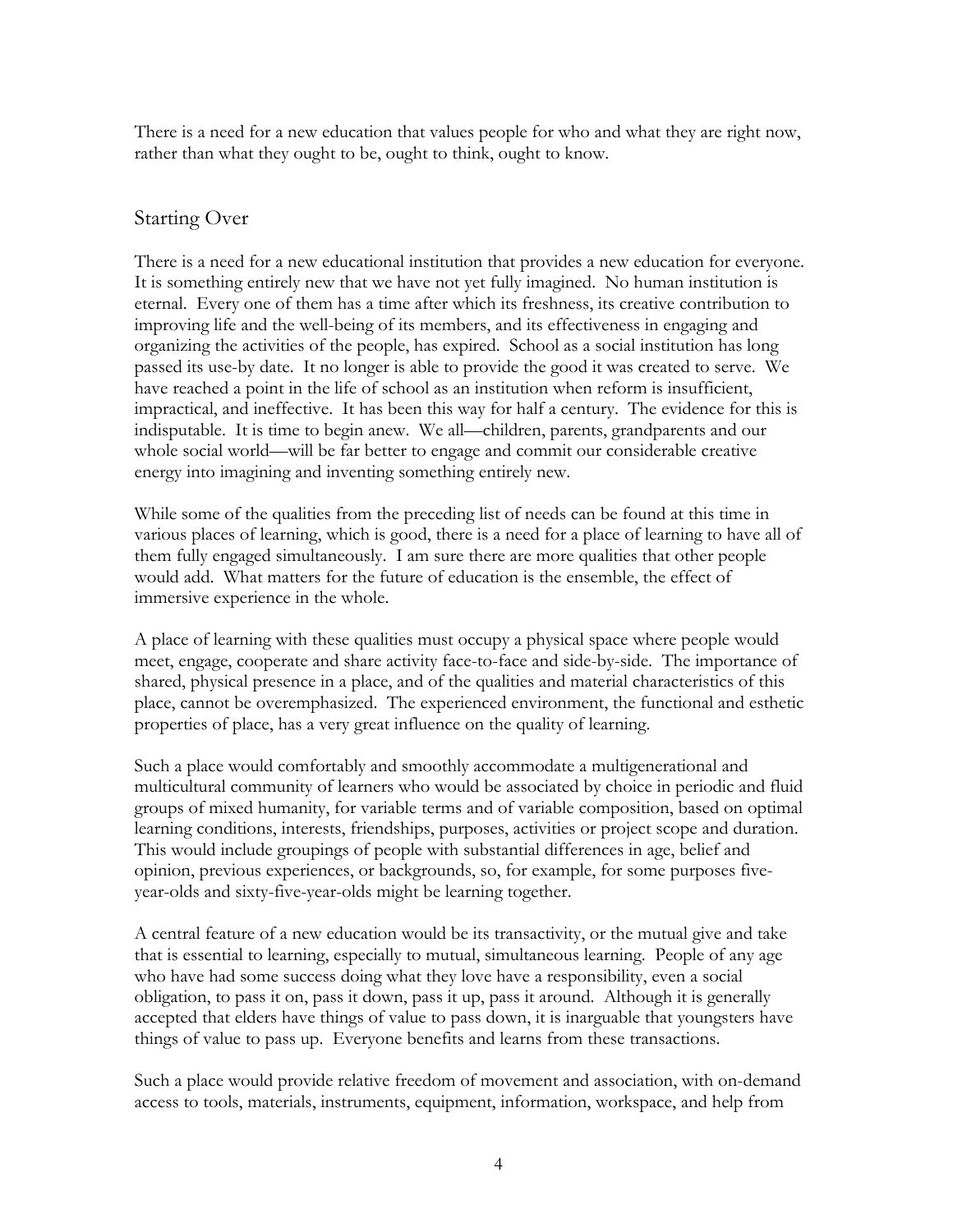facilitators. It would have various, transformable environments for making and doing and growing and repairing things: workshops, laboratories, gardens, ponds, kitchens, playrooms, music, dance, design, theater and art studios, stages, and venues for events, performances, games and physical education. All of these transformable environments would be designed to support learners acting on their ideas and experiencing the consequences of this action or activity.

Such a place would create evolving, contextualized content that adapts to personal changes as people learn. It would provide for learning groups of variable constancy: some drop-in and some dropout, some continuous, some periodic, some multi-pacing with fluid entry and exit into and from similar groups. It would be accessible to its participants at least sixteen hours a day, seven days a week. It would negotiate and coordinate employee participation with employers. It would mediate placement or employment of its participants in businesses and other institutions. It would employ some of its own participants and produce some products for its own use.

Such a place might resemble a blend of parks: a research park developing or improving new ideas and exploring things unknown; an industrial park providing tools and materials for inventing or repurposing and making things; a nature park nurturing natural growth and protecting places of refuge and freedom; a health and wellness park caring for physical, social and emotional well-being; a culture park promoting engagement with arts and sciences; and a city park open to spontaneous meeting, activity and imagination and myriad informal uses.

Such an amalgamation might constitute a *Learning Park*, where people of all ages and backgrounds go by choice to learn; to meet, do and talk, create and make all manner of things, experience and pursue matters of mutual interest; to meditate, to play, to think freely, to challenge each other, to experiment with new things and new ideas, to exercise mind and body in an environment that enhances their relationships with nature, tools and culture, and with each other as thoughtful, curious, creative, and enthusiastic human beings.

It's the institution of schooling, from preschool to university, that lacks the ensemble of these characteristics and the qualities from the list of needs, not teachers or learners, and it is the structure of schooling as an institution with entrenched habits that needs to be replaced. If good educators can let go of the school structure and replace the mantel of teacher with the relationship of colleague, co-learner, educator, they might feel liberated and empowered with something entirely new.

It may be worth saying that there will not be one model, necessarily, that works to create a new education. So long as the purpose is to nurture learning in its own right, free the human spirit to enable it to reach its potential, pursue the whole ensemble of needs for a new education, and no coercion is involved in the process, then any gathering of people committed to this new dream might accomplish what is needed.

Ultimately, this is about creating the best possible environments for learning, about applying a new educational ecology of learning for everyone. Let us reimagine and reinvent education with a new dream, and make it happen.